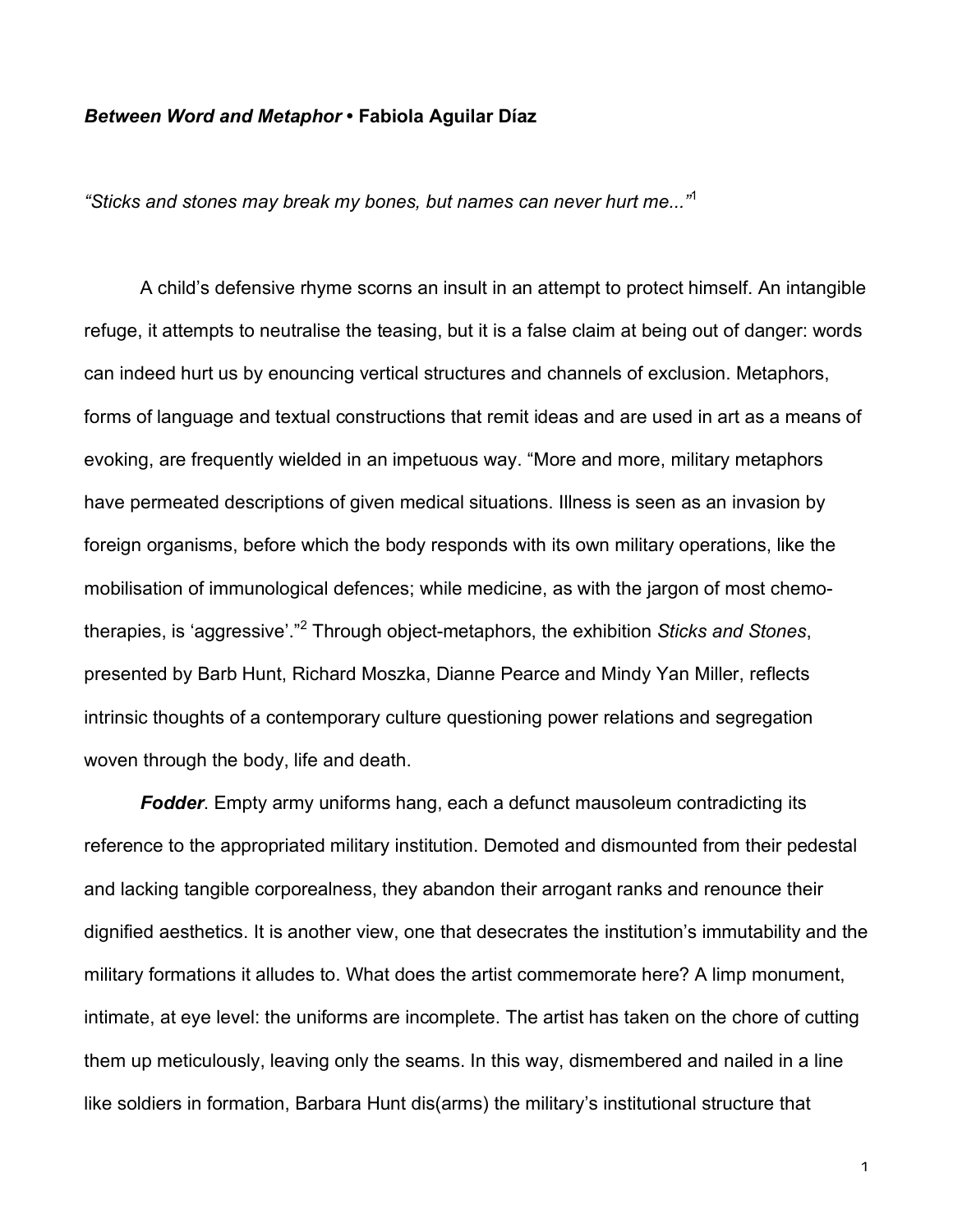languishes in this piece. Commemorative remains are transformed into a space for remembering.

A futile site becomes significant in *One Year of Pills II*. Richard Moszka brings a phantasmal medicine bottle to the gallery and spills its contents everywhere. Medication in past tense: an account of what an individual diagnosed with AIDS took over one year. Medicine, as an allegory of combat against illness, mixes with the possible meanings of the military uniforms in the above-mentioned piece. The transformation of the medicine-object into the subject of aesthetic contemplation confronts us with reiteration and accumulation. Its plastic object-ness is represented two-dimensionally via self-adhesive vinyl that alludes to the indifference of the medication's aesthetics. It is hair-raising to look at all of them together and suddenly realise, upon sight of the overwhelming quantity, that we are standing before the memory of slow suffering administered bit by bit. A vinyl abacus marking the passage of an illness, it becomes a remedy against forgetting.

From industry and the products it produces to that of science and its didactic visuality, Dianne Pearce opens another window for the aesthetic contemplation of medicine: *Vast Regions of Domain*. Flyers printed on front and back, double sided. The resonance of instruction is achieved through explicit diagrams of those organs specific to speech, but which are here being surgically intervened. Invasion as therapy. Repugnant diagrams that, presented as advertisements, are stripped of any intent to seduce potential patients.

The diagnosis continues: on the reverse side of the flyer, quotations appear from wellknown communication and language theorists. Our attention is now directed towards ideas developed by de Certeau, Deleuze and Derrida on this social phenomenon. The frontiers of language define the regions of domain, which she experiences daily as being imposed.<sup>3</sup> The artist witnesses, from her position as a foreigner, this potential form of social interaction as a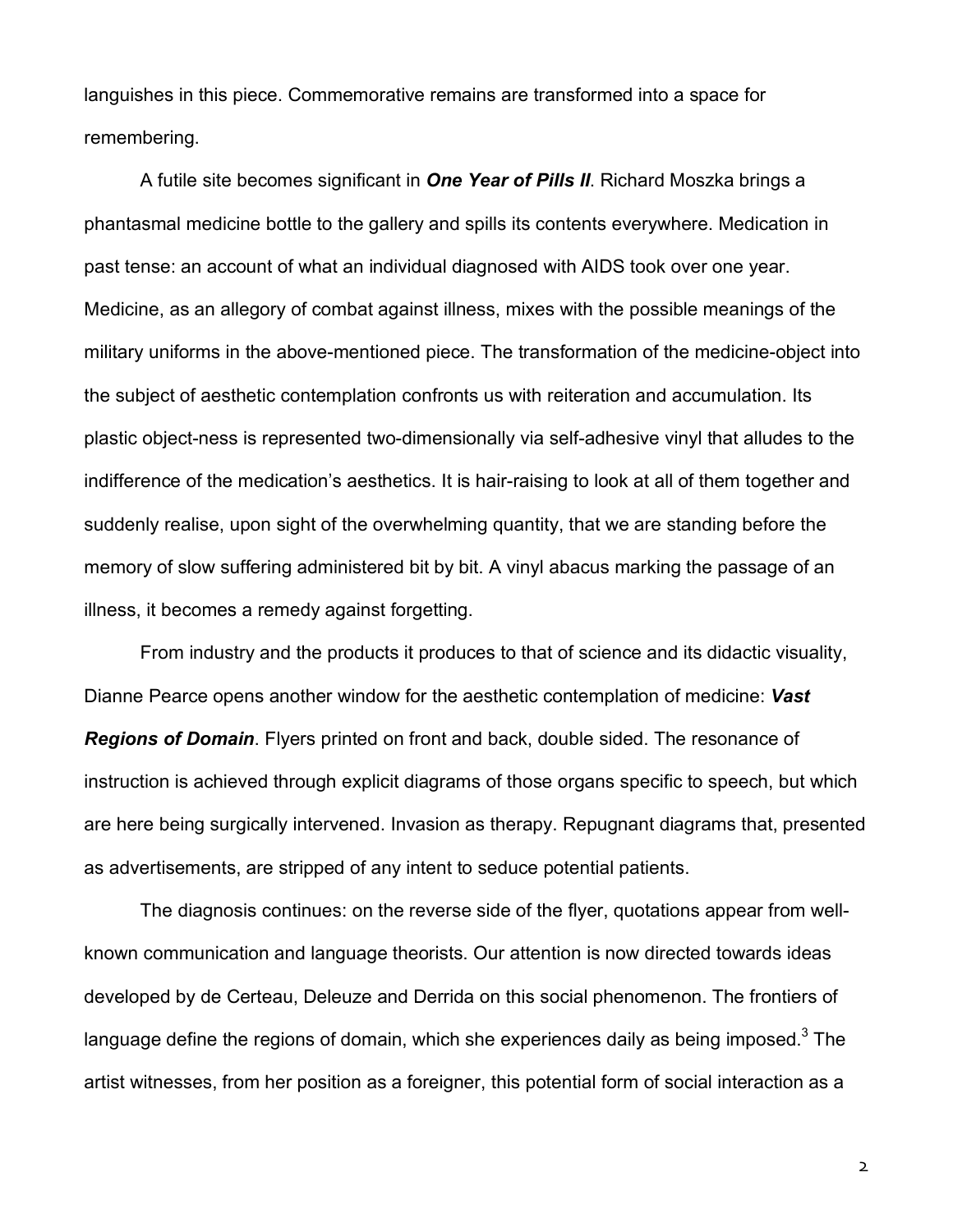communication barrier. In its role as a *decisive* institution, language is employed as a means of exclusion.<sup>4</sup>

Pearce integrates various texts to establish linguistic poles: "*Parothid Adenofibrome ennucleation*" versus "*the need created the organ*."<sup>5</sup> She contrasts visual and textual medical languages to those of a philosophical, sociological or semiotic nature, pointing out the specialization of speech depending on the context in which it is used. Professional jargon becomes particular dialect. Speak the lingo or remain quiet. Silence is another form of absence.

*black white*: evocation of light and the absence thereof. Mindy Yan Miller outlines shadows on the wall emulating the mythical origin of painting according to Pliny the Elder. Strands of hair pinned to the wall to form human silhouettes, like an impression of the body that takes root in the wall. The remains of bodies radiate their meaning as the *locus* of waste which, pinned to the wall, remind us of Hunt's *Fodder*: suspended remains.

Piercing formations that dissolve upon scrutinizing: a closer look and the contours vanish, revealing only the material itself. The material lightness of the hair contrasts with its symbolic weight: an organic trace; torn from its vital origin, it brings death to mind. The corpse —now Godless and free of science's scrutiny— is beyond abjection. *It is death that infests life*. 6 However, its poetic ghostliness dilutes its morbid allusion. The presence of absent bodies is created by the ritual repetition of inserting one pin after the other, as if the very death that is insinuated conjures up death once again.

*splatter*. The spraying of blood alludes to death, but this time overtly, violently. This body fluid evokes scatological fear and reminds us of our finitude. In this video, Moszka splattered blood forcefully, a gesture that reminds us of *Process* Art.<sup>7</sup> A close-up of a shiny white background extends beyond the frame: a common lavatory, used day in day out, as a metaphor for the white canvas. The remains of the abject are imprinted on an intimate place: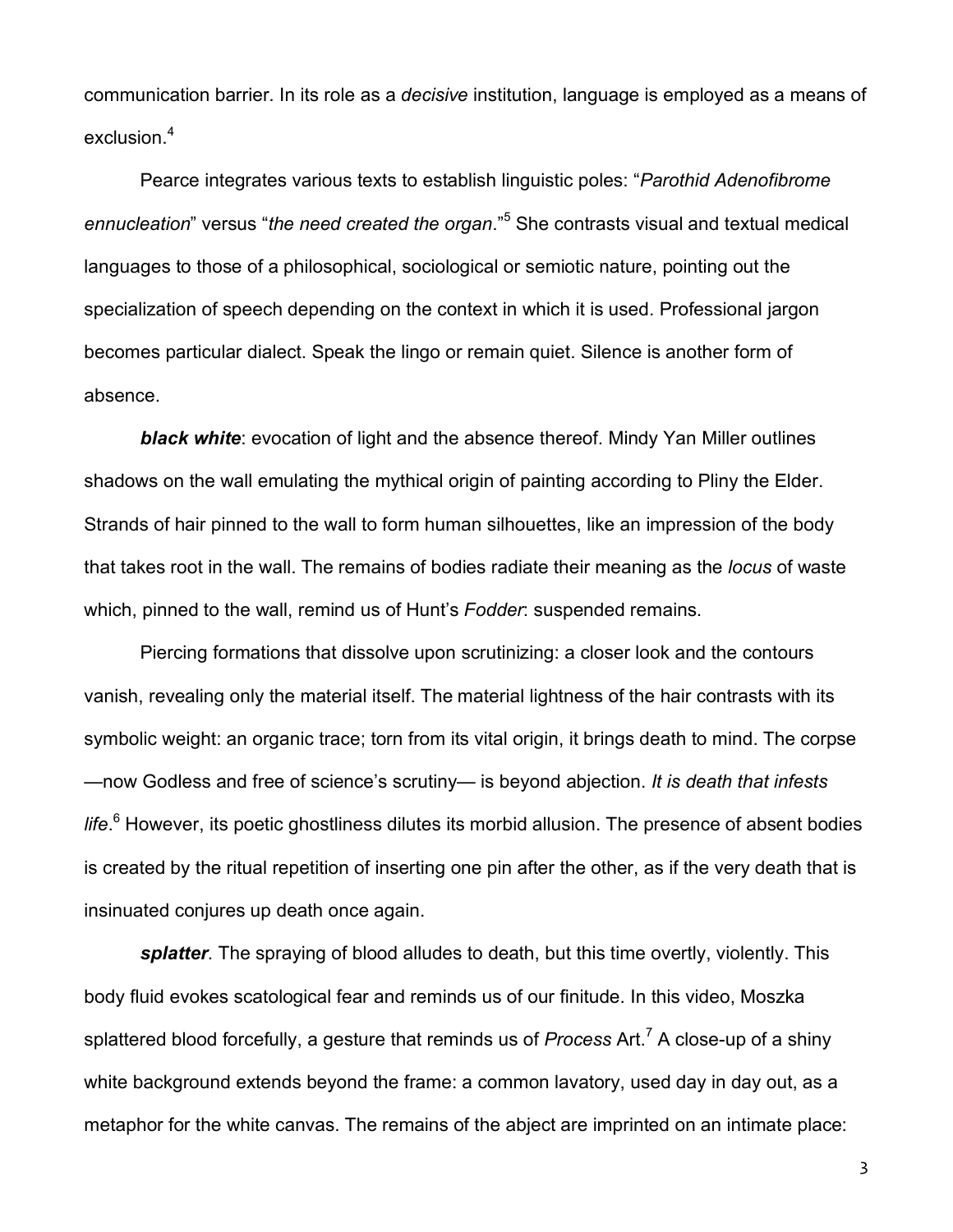stains, blood, dirt and sickness as an analogy for the impure.<sup>8</sup> In contemporary society, this vital fluid implies contagion. What used to be seen in former times as an offering to the Gods now becomes a mortal stigma: infected blood as an allegory for deadly trans(fusion). "The effort to discharge this ailment that awakens so much blame and shame, from its meanings, from its metaphors, is particularly liberating, even consoling. But one cannot repel these metaphors simply by not using them. They must be brought into the open, criticized, punished, worn out." 9

An intimate ritual in memory of a father, as well as a cropped self-portrait, *Papa* is a small format image cornered between the wall and the devices projecting it. This piece presents a photograph of a child, Yan Miller herself, sitting on her father's lap. A beloved spirit manifesting its presence. Phantasmagoria, resonating much like her piece *black white*. The camera focuses on a fragment of the artist's face, tightly framed. We are invited to observe a private ritual: before our eyes, she eats the picture while we listen to a traditional lullaby being hummed. The camera stays close observing her mouth and the act of chewing. This mouth, which in Pearce's work was a disembodied organ, is examined in its physiological aspect, as the beginning of the digestive process.

The body transforms food into substances the organism can assimilate, but what does the artist want to assimilate? This intimate act, barely whispered, is projected in Yan Miller's direct statement: "*I was told by my father that it was a moral imperative that I stay Jewish, that I was not to assimilate, because six million Jews had been murdered and countless generations had been persecuted simply because they were born Jewish. I was tied to history through death"*. 10

The Jewish people received, as their biblical mandate, the divine order to remember: zajor!<sup>11</sup> Yan Miller understands that she is marked by her beliefs, heritage and tradition, because her father's mandate is to avoid being absorbed by the multicultural body. To *not stop*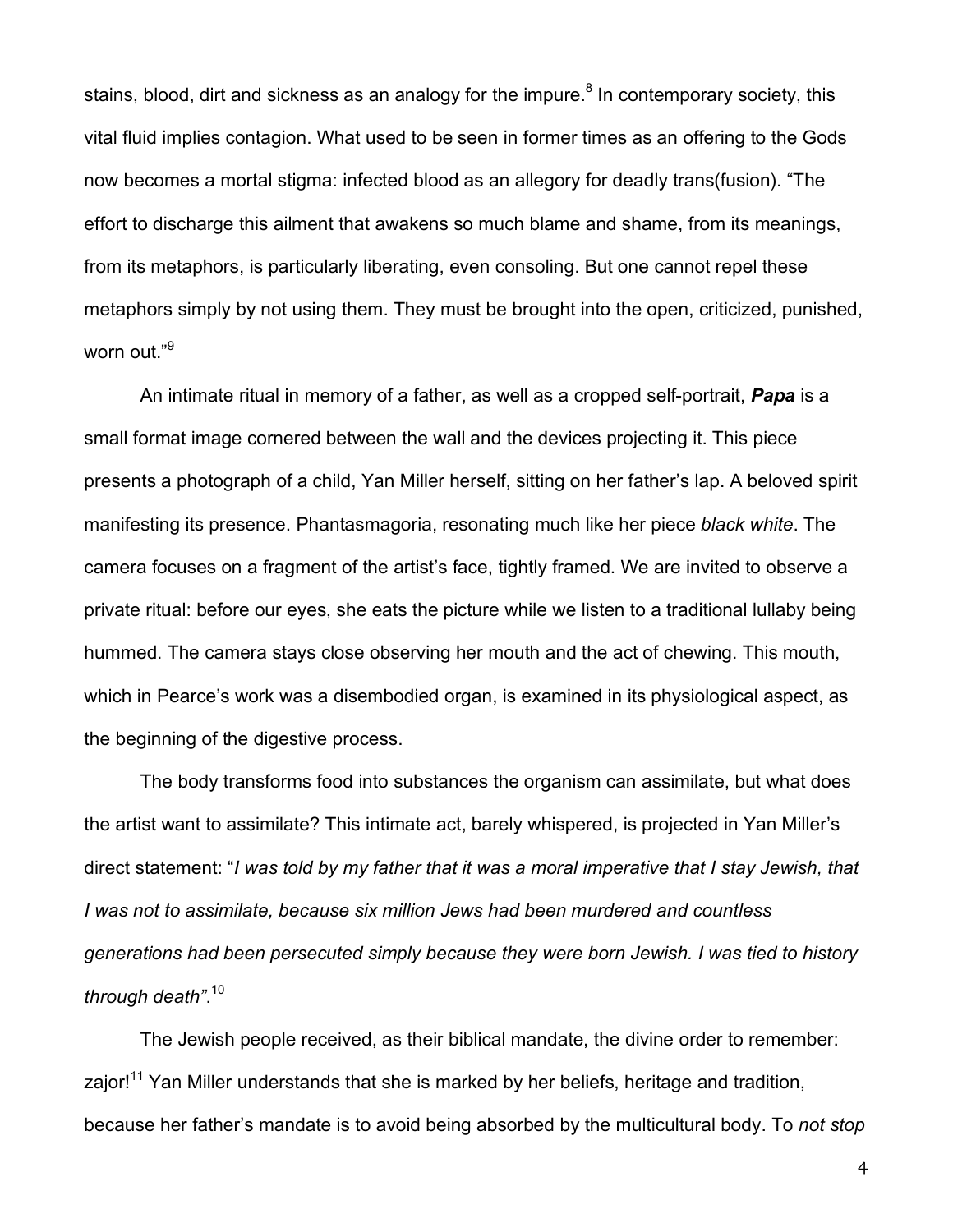*being a Jew* is a moral imperative and she ponders the implications of her legacy. It is a paternal pronouncement demanding she honour his memory and that of his ancestors, but at the same time it becomes a voluntary distinction in memory of him. Family tradition rules when faced with the conscience of diluting a race. Fear of ideological fusion is evident. The past becomes present in a beloved picture while a woman, in psychological and ethical confrontation, carries the painful memory of a whole people.

This work proposes a profound question that I think concerns all of us as individuals. Maintaining and promoting our traditions generates cultural diversity that holds within it the possibility of being different. Nevertheless, in an intertwined social structure these intentions are frequently modified. Distinction by class and cultural group has segmented cohabitation: in big cities, communities convene in neighbourhoods according to socio-economic brackets, thereby establishing a ghetto environment as a result of economic systems. It has now become a priority to learn to understand and accept the differences in much the same way *constructive metabolism* works: turning nutrients into living tissue.<sup>12</sup>

*Antipersonnel*: yarn that knits latent violence. As Barb Hunt craftily knits landmines, silence turns into destruction. Yarn interlaces rhythmically into a repetitive ritual, as the soft, warm material reminds us of the warmth of protection and refuge. But the mortal terrain shoots down this idea of shelter. Hunt knits dissonances that accuse these silent mines down to their depths below. Worried about humanitarian causes –by nature borderless– she dedicates herself to them to contribute to the creation of consciousness: knitting to reduce indolence.

Hunt continues interweaving contrasted meanings by producing her work in different gradations of pink, a colour associated with the feminine, as well as through the practise of knitting, socially *deter(mined)* as women's work. Interested in constructing identity, this work subverts the expectations assigned by society to the role of women. She continues to knit the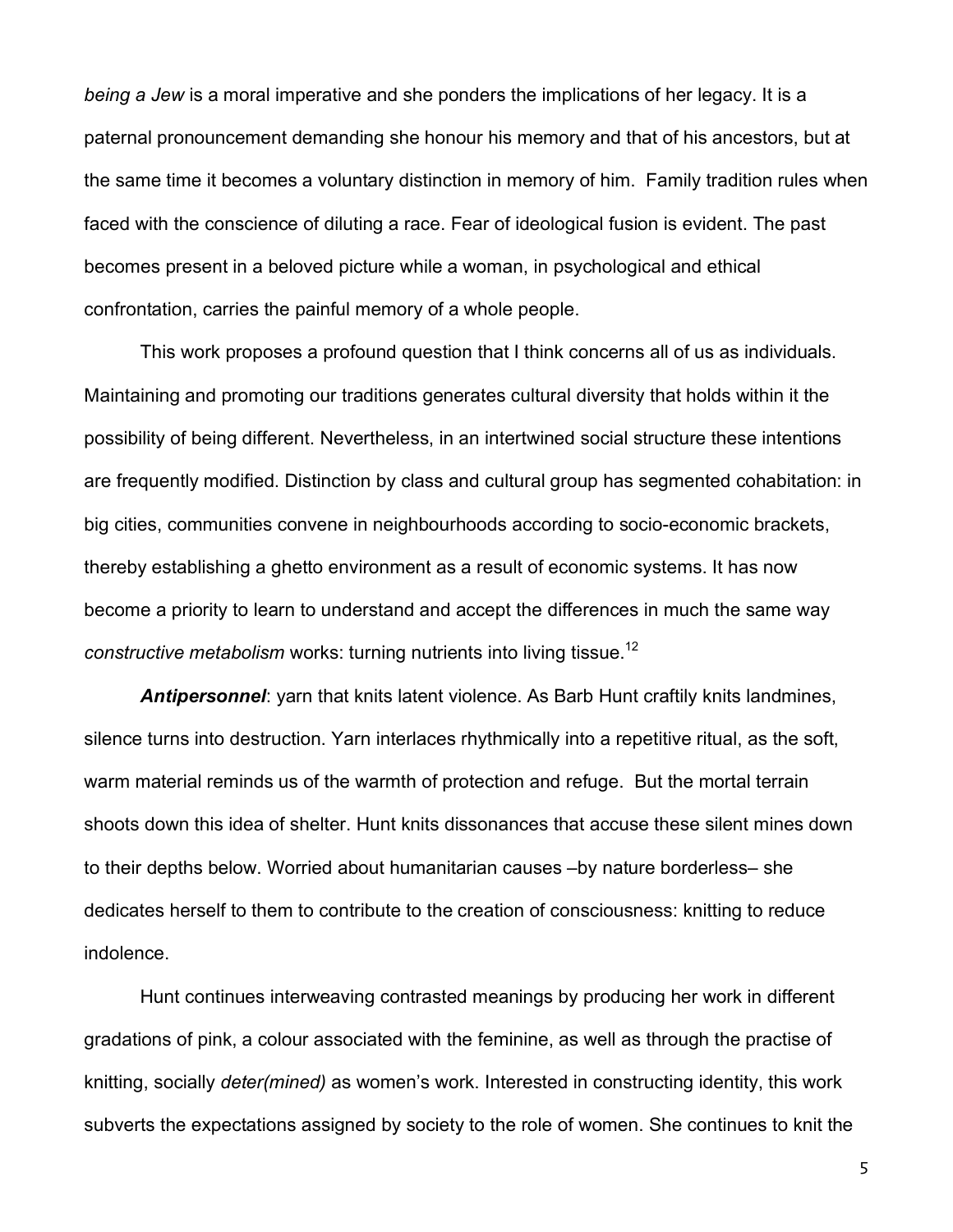old fashioned way, but the piece of "clothing", apparently delicate, is a sharp and incisive critique. The artist materializes another form of strength: that which rearranges symbolic elements to question the misuse of power.

*Better Left Unsaid*: denigrating or innocent, words constantly receive new meanings and broaden the possibilities of expression. Dianne Pearce, with her punched plastic strung on the ceiling, transforms the gallery into a fiesta of colour and folklore. It is a colloquial voice veiled in innocent words that hit us hard. A carnival of prose, where meaning is so well disguised it hides the punch. The work constitutes a cheerful aggression. Language institutions sanction, but social expressions mutate finding a place to speak their mind. Escape and leakage from language's grip.

Moment, body and its evocation. The exhibition unfolds as meanings woven in and around the eight works, where language and its significations intertwine with visual and conceptual stimulations. Uniform, institution, silence and escape. A web of meanings that unite at distinct points, like a multiplied game of "snakes and ladders". Ritual, memory, tradition and mourning. Versatile trajectories that join up in the artwork, senses that are recalled and repeatedly projected by the displayed objects. Waste, exclusion, abjection and death. Four artists united in one exhibition, *Sticks and Stones*, an unravelling of everyday experiences in the city, society and contemporary life.

Translated by Dianne Pearce

## **Notes**

1 Colloquial child's rhyme used as a defence mechanism when another is teaching him or her.